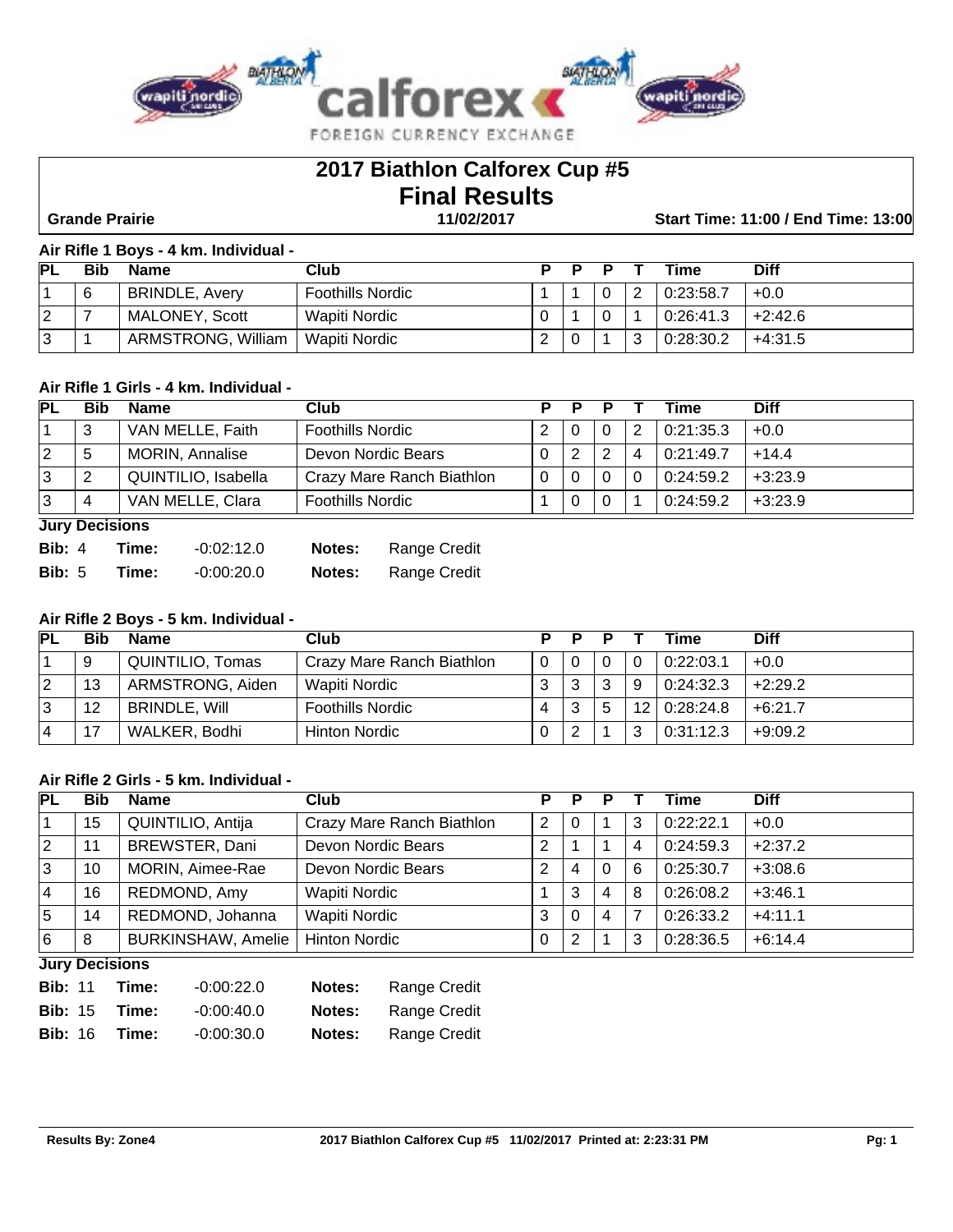## **Dev 1 Boys - 5 km. Individual -**

| <b>PL</b> | Bit | <b>Name</b>              | Club                      |   |        |   | <b>Time</b>  | <b>Diff</b> |
|-----------|-----|--------------------------|---------------------------|---|--------|---|--------------|-------------|
|           | 19  | <b>QUINTILIO, Henrik</b> | Crazy Mare Ranch Biathlon |   | ົ<br>▃ |   | 0:21:12.1    | $+0.0$      |
| ົ         | 20  | SEKORA, Lance            | Devon Nordic Bears        |   |        | ີ | 0:21:34.0    | $+21.9$     |
| ົ         | 18  | TIMWORTH, Liam           | Wapiti Nordic             | ົ | Δ      |   | 10 0:25:57.3 | $+4:45.2$   |

## **Dev 1 Girls - 5 km. Individual -**

| IΡI |    | <b>Name</b>              | Club                           | P |   |   | Time      | <b>Diff</b> |
|-----|----|--------------------------|--------------------------------|---|---|---|-----------|-------------|
|     | 22 | KLOTZ, Aria              | <b>Foothills Nordic</b>        |   | ົ | 5 | 0:23:06.8 | $+0.0$      |
| 2   | 23 | <b>BREWSTER, Cassidy</b> | Devon Nordic Bears             | ີ | 0 | າ | 0:24:22.6 | $+1:15.8$   |
| 13  | 24 | THOROGOOD, Keelyn        | <b>Calgary Biathlon Racers</b> | 3 |   | Δ | 0:25:08.4 | $+2:01.6$   |
|     | 21 | FORBES, Annika           | Wapiti Nordic                  | ົ | ົ | 8 | 0:31:35.5 | $+8:28.7$   |

## **Dev 2 Boys - 6.25 km. Individual -**

| <b>PL</b> | Bib | <b>Name</b>            | Club                    | D | D | D |   |    | Γime           | <b>Diff</b> |
|-----------|-----|------------------------|-------------------------|---|---|---|---|----|----------------|-------------|
|           | 26  | LUNDSTROM, Jordan      | Wapiti Nordic           |   | đ | 3 |   |    | 14 0:31:17.2   | $+0.0$      |
| 2         | 25  | <b>BRINDLE, Oliver</b> | <b>Foothills Nordic</b> | 3 |   | 2 | 3 |    | 10   0:31:24.6 | $+7.4$      |
| 3         | 28  | HOLASH, Noah           | <b>Foothills Nordic</b> | ⌒ |   | 2 |   |    | 0:32:39.7      | $+1:22.5$   |
| 4         | 29  | MOSES, Sam             | <b>Foothills Nordic</b> | 3 | 5 |   | ົ | 11 | 0.33:19.0      | $+2:01.8$   |
| 5         | 27  | CRAMER, Noah           | <b>Foothills Nordic</b> | ົ |   | 3 | ົ |    | 0:33:51.4      | $+2:34.2$   |

# **Dev 2 Girls - 6.25 km. Individual -**

| <b>PL</b> | Bib | <b>Name</b>          | Club                           |   | P | Р        |   |    | Time      | <b>Diff</b> |
|-----------|-----|----------------------|--------------------------------|---|---|----------|---|----|-----------|-------------|
|           | 31  | <b>BURKE, Danika</b> | Canmore Nordic                 |   | 2 | $\Omega$ | 2 | 6  | 0:31:50.4 | $+0.0$      |
| 2         | 35  | HARROP, Kate         | <b>Calgary Biathlon Racers</b> | 0 | 3 | 2        | 3 | 8  | 0:34:30.0 | $+2:39.6$   |
| 3         | 34  | GILLILAND, Sage      | <b>Foothills Nordic</b>        | ⌒ | 5 | 2        | 2 | 11 | 0:35:30.4 | $+3:40.0$   |
| 4         | 32  | LUNDSTROM, Hannah    | Wapiti Nordic                  | 4 | 3 | 3        | 2 | 12 | 0:35:37.4 | $+3:47.0$   |
| 5         | 30  | GROENEVELD, Ana      | <b>Calgary Biathlon Racers</b> | 4 | っ | 3        | 3 | 12 | 0:37:40.5 | $+5:50.1$   |
| 6         | 33  | HOPKINS, Miranda     | Wapiti Nordic                  | 3 | 3 | 4        |   | 11 | 0:39:14.9 | $+7:24.5$   |

# **Youth Men - 12.5 km. Individual -**

| PL             | <b>Bib</b> | <b>Name</b>       | Club                           | Р        |                | Р              |   |   | Time      | <b>Diff</b> |
|----------------|------------|-------------------|--------------------------------|----------|----------------|----------------|---|---|-----------|-------------|
|                | 39         | GILLILAND, Rory   | <b>Foothills Nordic</b>        | 2        |                | $\Omega$       | 2 | 5 | 0:46:13.9 | $+0.0$      |
| <u> 2</u>      | 42         | RUNNALLS, Adam    | <b>Calgary Biathlon Racers</b> | 4        |                | 2              | 3 |   | 0:47:28.3 | $+1:14.4$   |
| lз             | 40         | BORGLUM, Haldan   | <b>Foothills Nordic</b>        |          |                | 3              |   | 6 | 0:47:53.2 | $+1:39.3$   |
| $ 4\rangle$    | 38         | BERLING, Chad     | <b>Calgary Biathlon Racers</b> |          |                | 3              | 4 | 9 | 0:48:17.2 | $+2:03.3$   |
| 5              | 43         | GOLDHAWK, Kieran  | <b>Calgary Biathlon Racers</b> | $\Omega$ | 2              | $\Omega$       | 2 | 4 | 0:48:59.4 | $+2:45.5$   |
| 6              | 41         | GOBEIL, Jerome    | <b>Calgary Biathlon Racers</b> | $\Omega$ | $\overline{2}$ | $\overline{2}$ |   | 5 | 0:49:49.3 | $+3:35.4$   |
| $\overline{7}$ | 37         | PULLISHY, Michael | <b>Foothills Nordic</b>        | 2        | 3              |                | 3 | 9 | 0:50:11.1 | $+3:57.2$   |
| 18             | 36         | HARROP, Sean      | <b>Calgary Biathlon Racers</b> | 5        | າ              |                | 0 | 8 | 0:51:40.2 | $+5:26.3$   |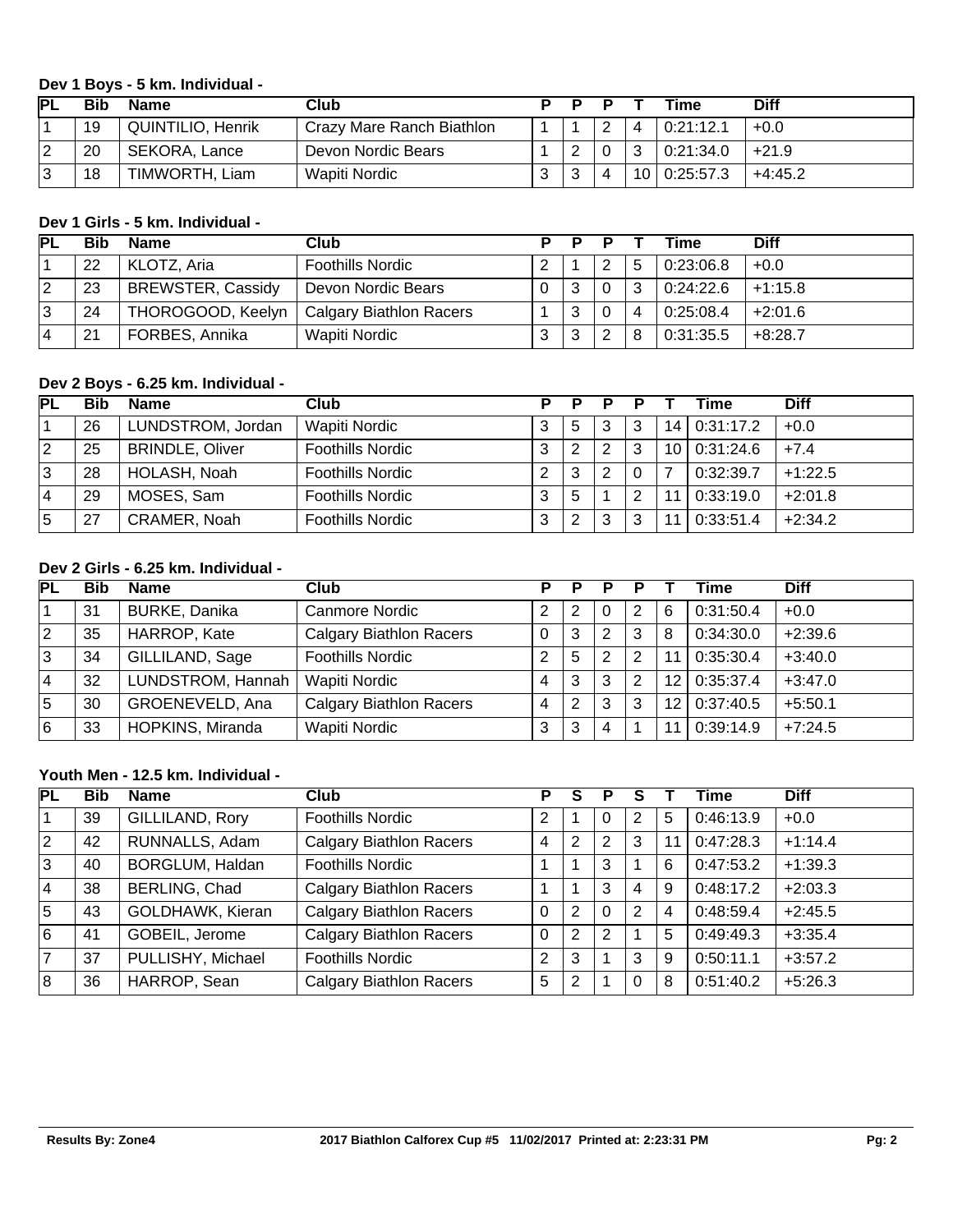**Sport Men - 10 km. Individual -** 

| IΡL | DH.<br>DIN | Name                   | Club                                       |  |   |  | <b>ime</b>   | <b>Diff</b> |
|-----|------------|------------------------|--------------------------------------------|--|---|--|--------------|-------------|
|     | 44         | SMITI<br>Nathan<br>. . | $\cdots$<br>$\cdots$<br>Nordic<br>oothills |  | ັ |  | $\sim$<br>J. | ່ +0.⊾      |

# **Master Men - 10 km. Individual -**

| <b>PL</b>   | <b>Bib</b> | <b>Name</b>                        | Club                    | Р | S | Р | s |    | Time      | <b>Diff</b> |
|-------------|------------|------------------------------------|-------------------------|---|---|---|---|----|-----------|-------------|
| l 1         | 47         | KLOTZ, Farley                      | <b>Foothills Nordic</b> | 3 |   | 0 | 2 |    | 0:45:04.7 | $+0.0$      |
| $ 2\rangle$ | 49         | PROUDFOOT, James                   | <b>Wapiti Nordic</b>    |   | 2 |   | 4 | 8  | 0:50:21.3 | $+5:16.6$   |
| lз          | 50         | PETROV, Andrei                     | <b>Edmonton Nordic</b>  |   | 4 | 3 | 3 |    | 0.54:56.0 | $+9:51.3$   |
| 14          | 46         | DESAULNIERS, Jeannot Hinton Nordic |                         | 4 | 4 | 2 | 4 | 14 | 0:56:42.1 | $+11:37.4$  |
| $\sqrt{5}$  | 52         | <b>BORGLUM, Brian</b>              | <b>Foothills Nordic</b> | 3 | 4 | 2 | 5 | 14 | 0:58:21.0 | $+13:16.3$  |
| 6           | 48         | KUDRYK, Mark                       | Fast & Fossil           |   | 3 | 3 | 2 | 9  | 1:05:39.4 | $+20:34.7$  |
| 7           | 51         | VIVANCO, Raymond                   | <b>Edmonton Nordic</b>  | 3 |   | 3 | 2 | 9  | 1:06:28.3 | $+21:23.6$  |
| 8           | 45         | HOLASH, John                       | <b>Foothills Nordic</b> | 4 | 4 | 4 | 4 | 16 | 1:11:03.5 | $+25:58.8$  |

## **Women - 12.5 km. Individual -**

| ÞІ | --<br>.<br>oг.            | ۱me                | Club                       |  |   |  | --<br>ıme | <b>Diff</b>                                    |
|----|---------------------------|--------------------|----------------------------|--|---|--|-----------|------------------------------------------------|
|    | $\mathbf{r}$<br>ు<br>$ -$ | M<br>drea<br>)INII | $\cdots$<br>'ıkına:<br>ירו |  | - |  |           | $\overline{\phantom{a}}$<br>- 11<br>TU.J<br>__ |

# **Youth Women - 10 km. Individual - Orange-Orange-Orange-Orange-Orange**

| <b>PL</b>   | <b>Bib</b> | <b>Name</b>       | Club             |             |   |        |    | ïme        | Diff      |
|-------------|------------|-------------------|------------------|-------------|---|--------|----|------------|-----------|
|             | 55         | BURKE,<br>Calista | Canmore Nordic   |             |   |        | റ  | 0:54:11.3  | $+0.0$    |
| $\sim$<br>▵ | 54         | DEUCHAR, Ashley   | Foothills Nordic | $\sim$<br>- | ີ | ⌒<br>▃ | 10 | 00:41.5. ا | $+6:30.2$ |

## **Senior Girls - 7.5 km. Individual -**

| <b>PL</b>   | <b>Bib</b> | <b>Name</b>        | Club                    | P        | S              | Р              |   |    | Time      | <b>Diff</b> |
|-------------|------------|--------------------|-------------------------|----------|----------------|----------------|---|----|-----------|-------------|
| 1           | 56         | SHERRINGTON, Jenna | <b>Foothills Nordic</b> | 0        | 3              | 0              | 4 |    | 0:39:54.5 | $+0.0$      |
| $ 2\rangle$ | 61         | WALCH, Naomi       | <b>Foothills Nordic</b> | $\Omega$ | 2              | 2              | 3 |    | 0:44:18.3 | $+4:23.8$   |
| ΙЗ          | 63         | KLOTZ, Annika      | <b>Foothills Nordic</b> | 3        | $\overline{2}$ | 3              |   | 9  | 0:44:50.9 | $+4:56.4$   |
| 14          | 64         | <b>BOBIER, Sol</b> | <b>Edmonton Nordic</b>  | 2        |                | 3              | 2 | 8  | 0:45:14.2 | $+5:19.7$   |
| 5           | 62         | PACZKOWSKI, Emma   | Canmore Nordic          |          | 2              | 0              | 3 | 6  | 0:45:41.0 | $+5:46.5$   |
| 6           | 57         | HOILETT, Claire    | Canmore Nordic          | 2        | 2              |                | 3 | 8  | 0:46:01.6 | $+6:07.1$   |
| 7           | 60         | DITTRICH, Katya    | <b>Foothills Nordic</b> |          | 4              | $\overline{2}$ | 3 | 10 | 0:47:36.1 | $+7:41.6$   |
| 8           | 59         | ALTWASSER, Kaitlyn | <b>Foothills Nordic</b> | 3        | 3              | 5              | 4 | 15 | 0:53:00.3 | $+13:05.8$  |
| 9           | 58         | BROWN, Abigail     | <b>Edmonton Nordic</b>  |          | 3              | 5              | 4 | 13 | 0:55:06.4 | $+15:11.9$  |

# **Master Women - 7.5 km. Individual -**

| PL | <b>Bit</b> | . .<br><b>Name</b>     | <b>Club</b>          |         |   |          |    | `ime      | <b>Diff</b> |
|----|------------|------------------------|----------------------|---------|---|----------|----|-----------|-------------|
|    | 65         | NITC<br>Cori<br>JANES. | . .<br>Wapiti Nordic | -<br>τ. | - | $\prime$ | l5 | 0:58:20.7 | ' +0.∪      |